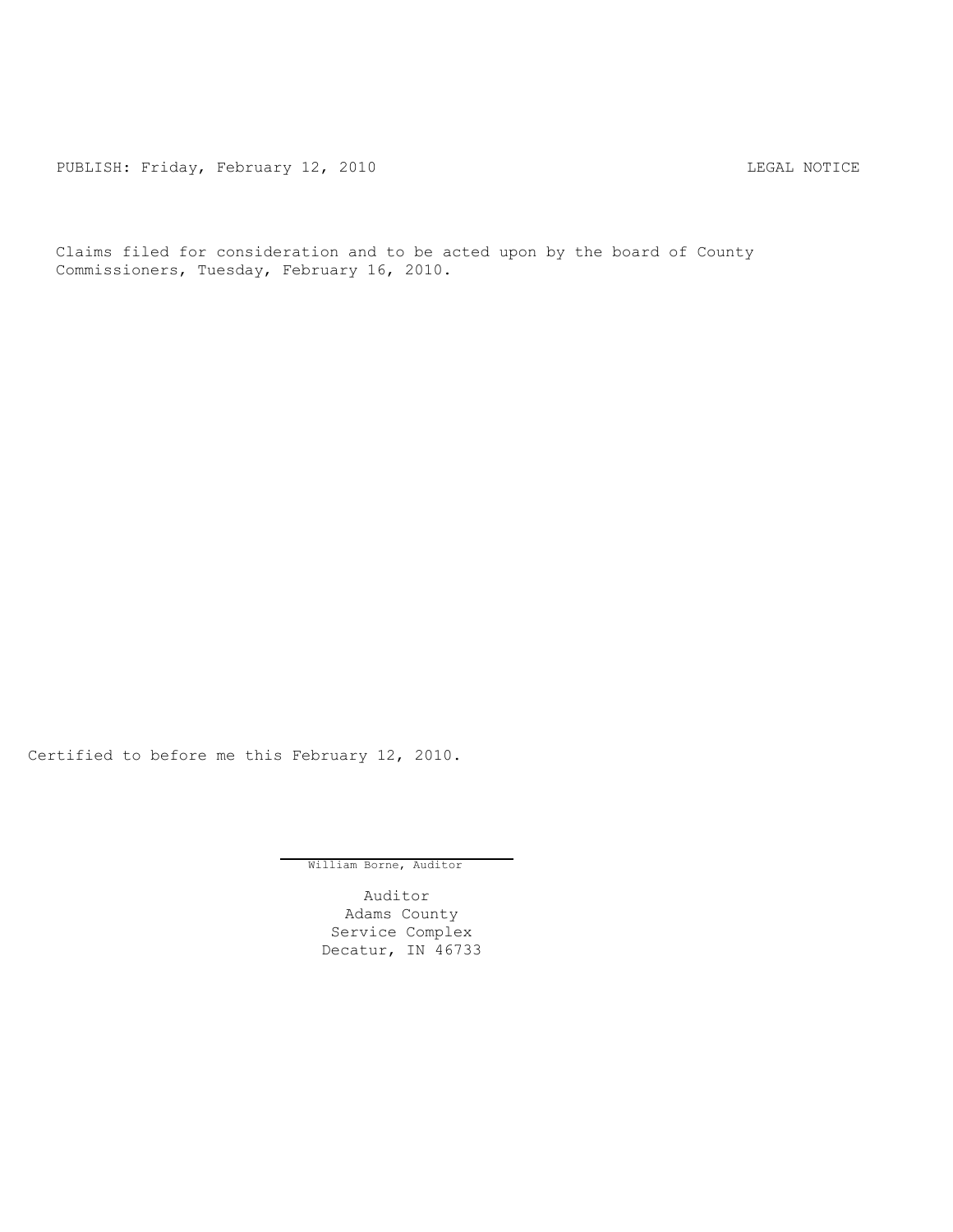

## **Claims Docket for Newspaper Adams County, Indiana**

## For Period: **12/17/2009** to **1/25/2010**

*313 W. Jefferson St. Decatur, IN 46733 (219) 724-2600*

## Date Claims to be Paid: **2/16/2010**

| <b>Vendor</b>                   | Amount     | <b>Vendor</b>                    | Amount    |
|---------------------------------|------------|----------------------------------|-----------|
| <b>Adams County Auto Supply</b> | 737.57     | Adams County Council On A        | 22,500.00 |
| Adams Memorial Hospital         | 36,820.99  | Adams County Solid Waste         | 1.39      |
| <b>Adams County Treasurer</b>   | 400,000.00 | Indiana Michigan Power           | 10,419.22 |
| American Health Care            | 630.92     | Appraisal Research Corpor        | 4,425.00  |
| Arnold Lumber Company           | 17.86      | Baker And Sons Plumbing &        | 30.00     |
| Berne Police Department         | 158.00     | Berne Tri-Weekly News            | 276.78    |
| Hoosier Blue Flame              | 460.50     | Bowers, Charles                  | 2,333.33  |
| Chet's Pest Control             | 210.00     | Cintas Location #338             | 92.12     |
| City Of Berne                   | 1,200.00   | City Of Decatur                  | 1,568.94  |
| Decatur True Value              | 100.14     | <b>Complete Printing Service</b> | 334.70    |
| Computer Systems, Inc.          | 462.62     | Courtesy Ford, Inc.              | 80.39     |
| Craigville Telephone Comp       | 119.60     | Weber, Daniel                    | 20.00     |
| Decatur Chamber Of Commer       | 160.00     | Decatur Daily Democrat           | 308.98    |
| Decatur Police Department       | 1,442.00   | Douglas L. Bauman                | 50.00     |
| Downing & Glancy Funeral Home   | 200.00     | Kiess, Duane A.                  | 100.00    |
| <b>Emergency Radio Service</b>  | 908.00     | Erie Haven                       | 41.90     |
| <b>Everett Drainage</b>         | 9,360.00   | Geneva Police Department         | 138.00    |
| Gordon Food Service             | 9,463.84   | Grimm's Auto                     | 324.65    |
| H M L, Inc.                     | 20.00      | Haywood Printing Company         | 577.45    |
| Hilty Engine Service            | 18.00      | Ind. Co. Auditors Assoc.         | 42.00     |
| Indiana State Police Trai       | 160.00     | Indiana University               | 770.00    |
| Innovative Concepts             | 44.85      | J & K Communications             | 106.50    |
| Smith, Jan                      | 20.00      | Janitors Supply Company          | 394.34    |
| Franz, Jean                     | 60.00      | K-Mart                           | 64.64     |
| L & S Distributing              | 2,346.90   | Landis & Sons Drainage           | 3,570.00  |
| Legal Directories Publish       | 64.75      | Lehman Feed Mill                 | 103.60    |
| Gresla, Mark S. Md              | 420.25     | Maumee River Basin Commis        | 11,272.00 |
| Meshberger Brothers Stone       | 14,402.51  | Minds Eye Graphics               | 139.79    |
| Nipsco                          | 8,299.99   | Smitley, Ronnie L.               | 239.61    |
| Roto-Rooter                     | 440.00     | Selking International            | 433.03    |
| Shell Fleet Plus                | 37.41      | Sherwin-Williams                 | 153.94    |
| Smith Veterinary Hospital       | 2,917.39   | Baumann, Steve                   | 50.00     |
| Summit Radiology                | 142.00     | Smith, Teryl R.                  | 75.95     |
| Print Shop                      | 2,073.66   | Barkey, Timothy L.               | 654.20    |
| Top Supply Company              | 468.32     | Town Of Monroe                   | 52.00     |
| Townsend'sTire Service,         | 16.00      | <b>Tractor Supply Company</b>    | 59.03     |
| Tri-State First Aid             | 57.15      | Two Brothers Generator Se        | 139.95    |
| Two Brothers Restaurant         | 239.14     | U.S. Postmaster                  | 1,515.00  |
| USI, Inc.                       | 32.76      | Victoria Ellis                   | 20.00     |
| Wal-Mart / GEMB                 | 336.63     | Welder Services, Inc.            | 72.95     |
| Wemhoff Land Surveying, I       | 255.20     | West Payment Center              | 1,241.00  |
| Witham Toxicology Laboratory    | 1,563.00   | D & D Auto Repair                | 90.65     |
| Christopher E. Harvey           | 115.01     | Cook, Russell E.                 | 20.00     |
| Burry, Herman, Miller, Brown    | 2,550.00   | Swiss City Veterinary            | 315.00    |
| Ikon Office Solutions           | 10,317.00  | National Serv-All                | 105.07    |
| CenturyLink                     | 8,952.82   | Teeple, Gary                     | 20.00     |
| Schwartz Marathon               | 50.00      | Adams County Highway Department  | 616.91    |
| Patrick Norton                  | 199.36     | CMC, LLC                         | 2,310.00  |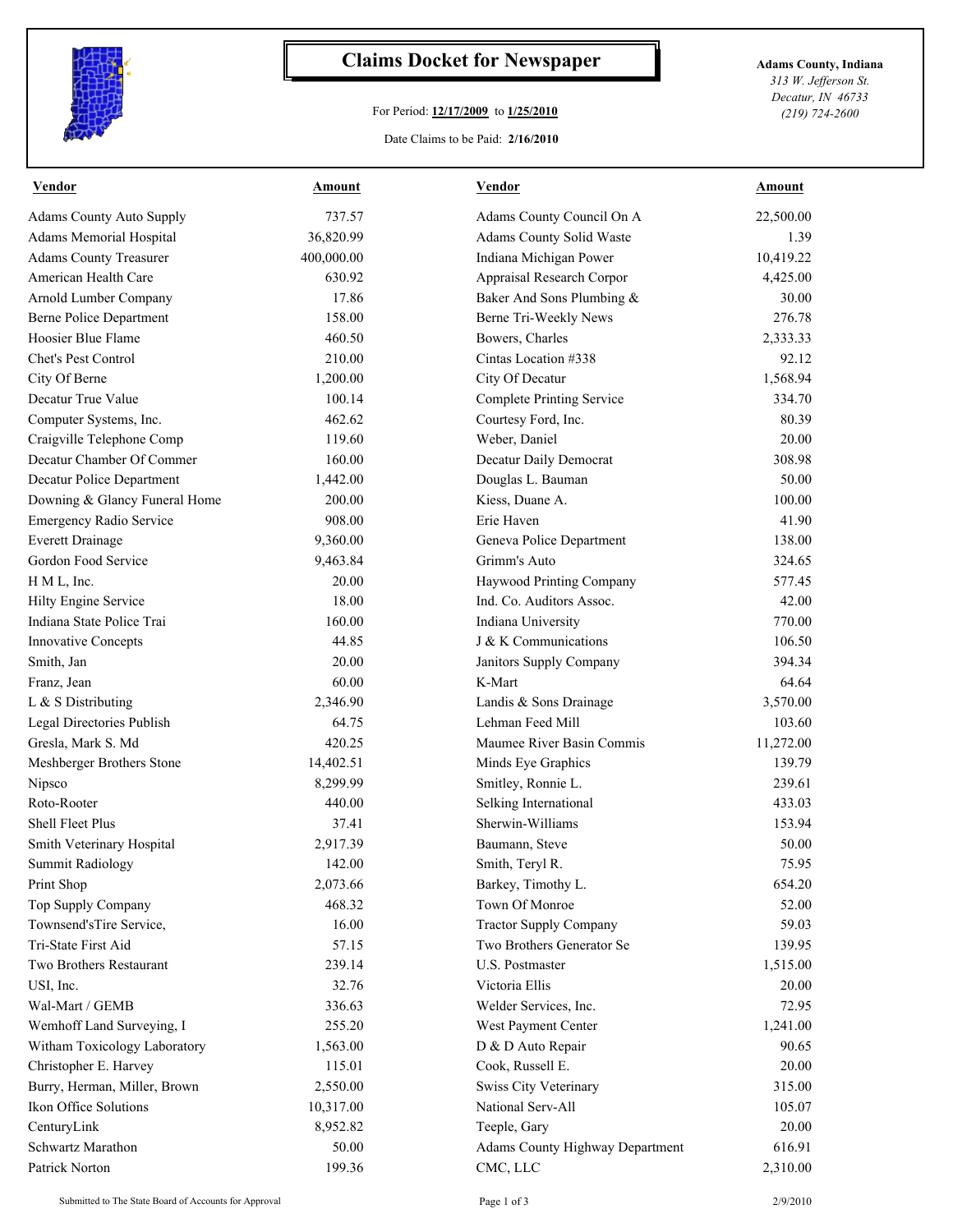| Rudd Equipment                        | 50.07      | Paul Norr                                | 50.00           |
|---------------------------------------|------------|------------------------------------------|-----------------|
| Judith E. Affolder                    | 689.36     | Fuhrman Electric Corporat                | 148.80          |
| Purdue University                     | 40.48      | <b>Hobart Sales And Service</b>          | 377.75          |
| Waste Management                      | 171.85     | <b>Energy Products</b>                   | 98.24           |
| Don Myers Plumbing                    | 479.89     | B & K Hydraulics                         | 105.00          |
| City Of Decatur Park Depa             | 3,483.33   | Magnum Fitness Systems                   | 28.00           |
| Jackson Oil & Solvents, I             | 757.35     | Berne Chamber Of Commerce                | 90.00           |
| William White                         | 570.00     | Adams County Historical Society          | 3,600.00        |
| Dr. Michael Ainsworth                 | 210.00     | C & P Machine                            | 448.00          |
| Chad W. Sprunger                      | 1,234.61   | Zurcher Tire, Inc.                       | 269.63          |
| S & S /Shambaugh & Son, Inc.          | 14,039.51  | Tom Magnan/Special Needs                 | 141.89          |
| Kristina Buckner                      | 23.76      | Indiana Dept. Of Workforc                | 1,479.00        |
| Arthur J. Booth                       | 20.00      | Sherry Laboratories                      | 120.00          |
| The Gledhill Road Machine             | 2,585.68   | Luann Rehm                               | 34.32           |
| Benicomp, Inc                         | 240,631.98 | Indiana County Treasurers                | 241.77          |
| Onlyinternet.Net Broadband & Wireless | 3,300.00   | <b>Expert Transmission</b>               | 93.78           |
| Adams County Sheriffs Dep             | 1,000.00   | Harvest Land Co-op                       | 24,808.82       |
| Wal-Mart                              | 348.71     | Adam B. Eguia                            | 135.00          |
| Adams County Truck Repair             | 15.36      | Advanced Imaging Solutions, Inc.         | 591.66          |
| Piqua Repair                          | 102.51     | Indiana Drug Enforcement                 | 200.00          |
| Brad Kohlhagen                        | 12.00      | Hasler, Inc.                             | 195.00          |
| <b>Fastenal Company</b>               | 200.61     | Leslie W. Marckel                        | 20.00           |
| Adams County Sheriff                  | 389.00     | RECO Equipment, Inc.                     | 101.96          |
| Harvest Land Co-op                    | 758.97     | Michael G. Werling                       | 638.75          |
| Kim A. Fruechte                       | 20.00      | Kelly Werich                             | 68.20           |
| Troyer's                              | 3,369.33   | Linn W Burhart                           | 20.00           |
| Purdue University                     | 65.00      | <b>Edwin Ford</b>                        | 20.00           |
| Charles Padgett, Jr.                  | 20.00      | Randy Colclasure                         | 50.00           |
| S & S Worldwide                       | 26.99      | Harris                                   | 20,170.11       |
| Kendall Electric, Inc.                | 22.54      | McKesson Medical - Surgical              | 382.01          |
| Kaehr Excavating, Inc.                | 3,595.00   | Grainger                                 | 29.19           |
| Geneva Chamber of Commerce            | 50.00      | Allen County Juvenile Center             | 800.00          |
| <b>GIS Product Solutions</b>          | 12,000.00  | Bi-County Services, Inc                  | 3,276.00        |
| Kids Law                              | 312.00     | Jodi Mawhorr                             | 40.00           |
| Kevin Burkhalter                      | 50.00      | Barnes & Thornburg                       | 84.00           |
| Alpine Falls, Inc.                    | 156.23     | William Borne                            | 79.36           |
| Daniel J. Michaels                    | 20.00      | Henry R. Mayer                           | 20.00           |
| <b>Customized Power Services</b>      | 187.50     |                                          |                 |
|                                       | 32.00      | Adams County Land Title                  | 125.00<br>20.00 |
| Extinguisher Co. No. 1<br><b>IVRA</b> | 25.00      | Lynn Selking<br>Verizon Wireless         | 829.97          |
|                                       | 200.00     |                                          |                 |
| Supernova Techologies, Inc.           |            | <b>Stationair's Express</b>              | 22.28           |
| Moore Medical Corporation             | 265.15     | Ian M. Gilbert                           | 183.18          |
| Schwartz Blacksmith, LLC              | 23.00      | North American Salt Company              | 8,774.98        |
| CDW Government, Inc.                  | 118.75     | National Assoc. of County Surveyors      | 50.00           |
| Cochran Distributing                  | 135.00     | <b>First National Bank</b>               | 384.22          |
| Cintas Location #G64                  | 881.16     | Marco Developments, LLC                  | 402.25          |
| Digital - Ally                        | 4,200.00   | Farm Plan                                | 32.98           |
| Gregory A. Cook                       | 20.00      | LBH Chemical & Industrial                | 910.59          |
| Fort Wayne Medical Laboratory         | 48.00      | Mediacom                                 | 139.95          |
| Jeremy Wetter                         | 271.37     | Robert E. Rhoades                        | 50.00           |
| Carrie Freeman                        | 47.45      | Dell Marketing L.P.                      | 1,520.00        |
| Richard F. Thompson                   | 36.52      | IN Assoc. of Co. Supervisors & Engineers | 80.00           |
| Office Depot                          | 639.87     | Employers Security Ins. Co.              | 9,327.85        |
| Decatur Ace Hardware                  | 418.83     | Verizon North                            | 155.48          |
| Association of Indiana Counties       | 2,819.70   | Walgreens                                | 6.57            |
| First Response                        | 128.00     | Star Insurance - Decatur                 | 1,131.00        |
| Teresa Thieme                         | 20.00      | O'Reilly Auto Parts                      | 658.39          |